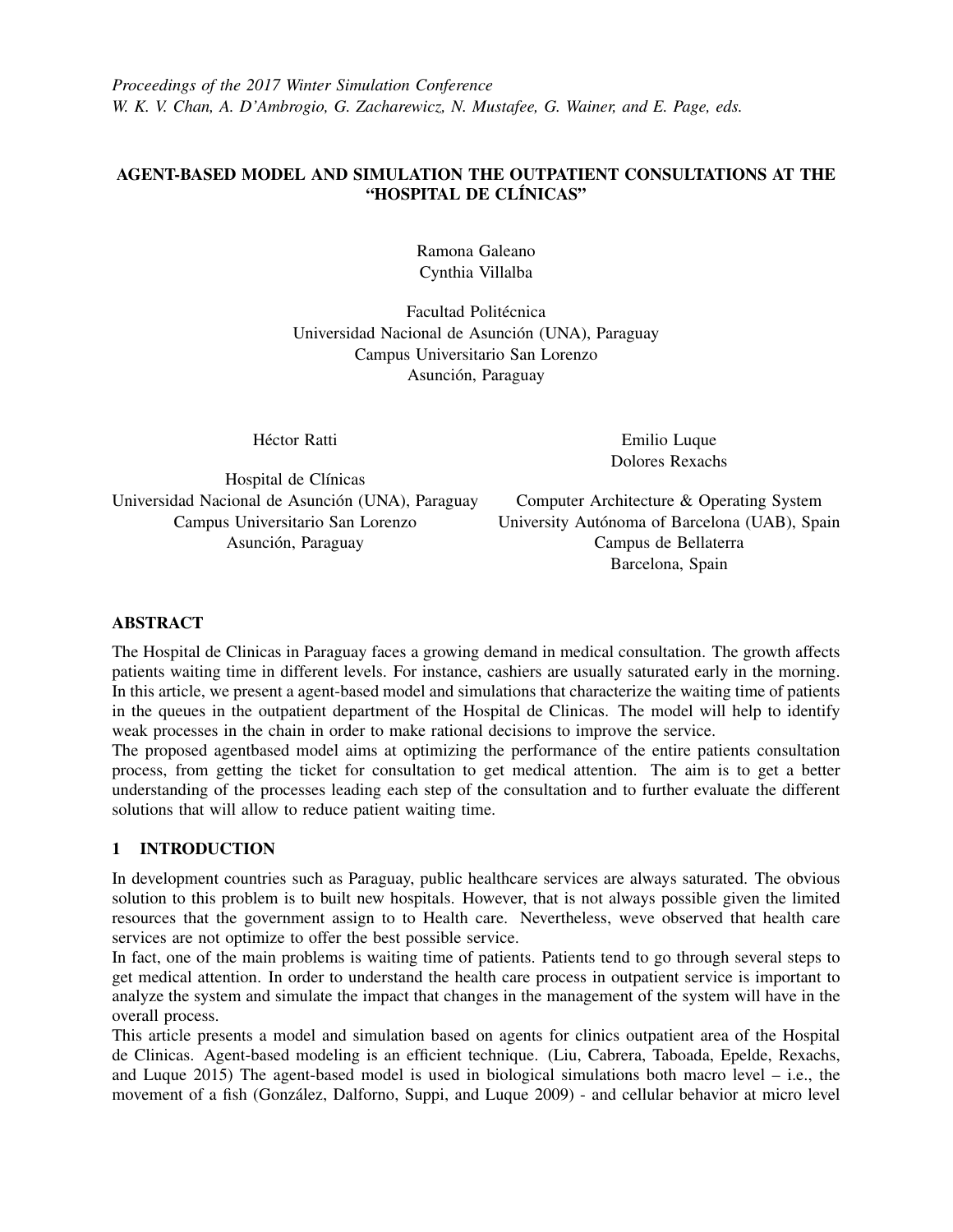[\(Walker, Southgate, Hill, Holcombe, Hose, Wood, Mac Neil, and Smallwood 2004\)](#page-9-2). It has been also used in social sciences [\(Cederman 2002\)](#page-9-3).

Agent based models offers some advantages such as: an increased detail in experiments based in simulation, a transparent learning process, and the ability to control and easily modify individual behaviors [\(Liu, Cabrera,](#page-9-0) [Taboada, Epelde, Rexachs, and Luque 2015\)](#page-9-0).

One of the primary applications of agent based model to hospital environments examines patient flow in Emergency Departments (ED)[\(Jones and Evans 2008,](#page-9-4) [Friesen and McLeod 2014\)](#page-9-5). The simulation provides a more secure and efficient method to test new techniques and processes in order to improve Hospital efficiency. A sufficiently complete model can be used to test real case scenarios without changes all the management system in the hospital. Additionally, a simulation can be used to test a number of possible scenarios that are too large to study in a real consultation department, and can be also done in less time. The behavior of the system arises as a set of actions and interactions. This model describes the complex dynamics found in an outpatient department of the Hospital de Clinicas, which represents each individual and system as an individual agent. An agent can represent any type of component of the real system [\(Bonabeau 2002\)](#page-9-6). Different types of agents, actives and passives have been identified. The active agents represent the individuals of the consultation department, in this case all the human players, such as the patients and the hospital staff (cash workers, admission staff, nurses, doctors). Passive agents represent the informatic system used in the cashier. Agents are located in a simulated environment and have the ability to interact with other agents. They make decisions based on a set of rules governing their behavior [\(Macal](#page-9-7) [and North 2005\)](#page-9-7). Moore's machines are used to represent the actions of each agent.

It should be noted that this work has been developed from a hospital emergency simulator, which have been developed as part of previous work of the research group of the Autonomous University of Barcelona [\(Liu, Cabrera, Rexachs, and Luque 2014\)](#page-9-8).

In this article, the objective is to provide a model and simulation based on agents of the department of Outpatient Consultations of Hospital de Clinicas, in order to reduce the waiting time of patients.

In this article, the objective of the proposed agent-based model is to optimize the performance of the patient's entire process to consult, to have a better understanding of the process and to evaluate the different solutions to reduce patient waiting time.

The rest of the paper is organized as it follows. In Section II describes Agent-Based model description. Section III presents the Initial Simultation. Section IV Conclusion and Future Word. Section V Acknowledgments. Section VI references. Section VII Author Biographies.

# 2 AGENT-BASED MODEL TO OUTPATIENT CONSULTATION

## 2.1 Current process and Conceptual model of outpatient consultation departments

The conceptual model of the process for requesting a shift and making a medical consultation is shown in Figure 1.

The outpatient department includes the following areas: box, admission, nursing, central archive, waiting rooms and offices.

A patient enters the consultation department in various ways on foot, on a wheelchair or on a stretcher. Upon arrival, patients should form the queue in the cashier (or box) where the patient is given the receipt. In the box, at the beginning of the day, the officials receive the agenda of the day established by the doctors, which contains the limit of patients that will be taken care of. The box is common for all the specialties that the hospital has. Patients form a queue (waiting time for attention: (*twrs*)) to be able to pay for the medical appointment, if necessary, and to withdraw the receipt. Once the box begins the attention, the officials go registering and granting the receipts to the patients (Time of the attention in the box:  $(t_{rs})$ ), until reaching the limit of patients that must be attended in each dependency.

Once the care in the box has been completed, patients go to the office block and return to a queue (separated by dependency) to get attention in admission. When admission begins, patients submit their identity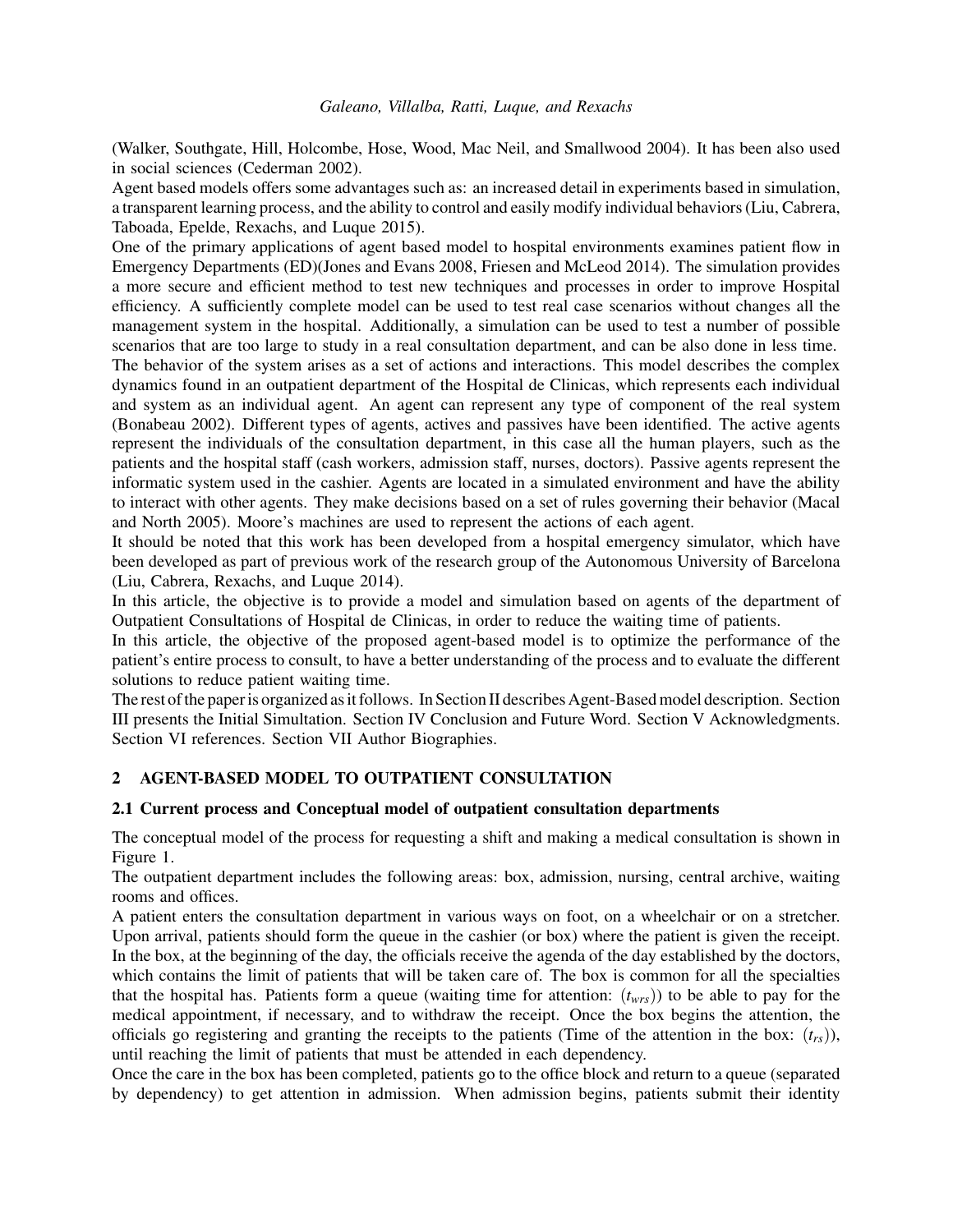card or passport and the duplicate of the receipt obtained in the box (Waiting time at admission:  $(t_{wa})$ ), officials ask what type of consultation: first consultation time  $(t_{af})$ , control time:  $(t_{ac})$ , interconsulting time:  $(t_{ai})$ ). As the consultation is the first time, the official completes the header of the patient's file with the patient's personal data, in addition to other information that the patient is asked. In case it is not the first consultation, the patient is asked to give his / her number, the number is registered in the duplicate of the receipt. The control-type consultation involves the patient who has already consulted at least once and wishes to re-consult or perform a check. Interconsultation occurs when another specialist refers the patient to that service. After an hour of admission attention, the records of the patients attended at admission are collected. The archival officer goes to the central archive to collect the necessary records, and then take them to the infirmary; until all patients have been enrolled.

The patient returns to the waiting room of the infirmary and waits for his turn (Nursing waiting time:  $(t_{wn})$ ). Once the nurse calls the patient, she takes her physical data, her weight, height and vital signs, such as blood pressure (nursing time: (*twe*)). The patient is then assigned to an office. At the end of this, the patient is waiting for his / her appointment (waiting time for medical consultation: (*twmc*)), in the waiting room. It may be the case that a patient comes by appointment. In that case, the patient goes to the infirmary and the nurse verifies the appointment and gives a record that the patient has an appointment. Then, the patient goes back to the box and performs the same process as the other patients except that he already has the scheduled shift.

The nurse distributes to the doctors the files of the patients that corresponds to him. The doctor proceeds to call the patient (Time of medical attention:  $(t_{wm})$ ). If it is the first time the patient consults, he / she completes the other data of the card of the patient that has assigned to him in the admission. In addition, it completes other consultation sheets of interest, such as the treatment sheet, diagnosis, the recipe among other sheets. The doctor can assign the patient an appointment, discharge the patient or ask him to return after a certain period of time. In case you have been assigned an appointment, write down then pass all appointments to the infirmary. When all the consultations are finished, the doctor returns the files to the infirmary, where they remain until the transfer officer in charge of the file, returns them to the central file on the next day.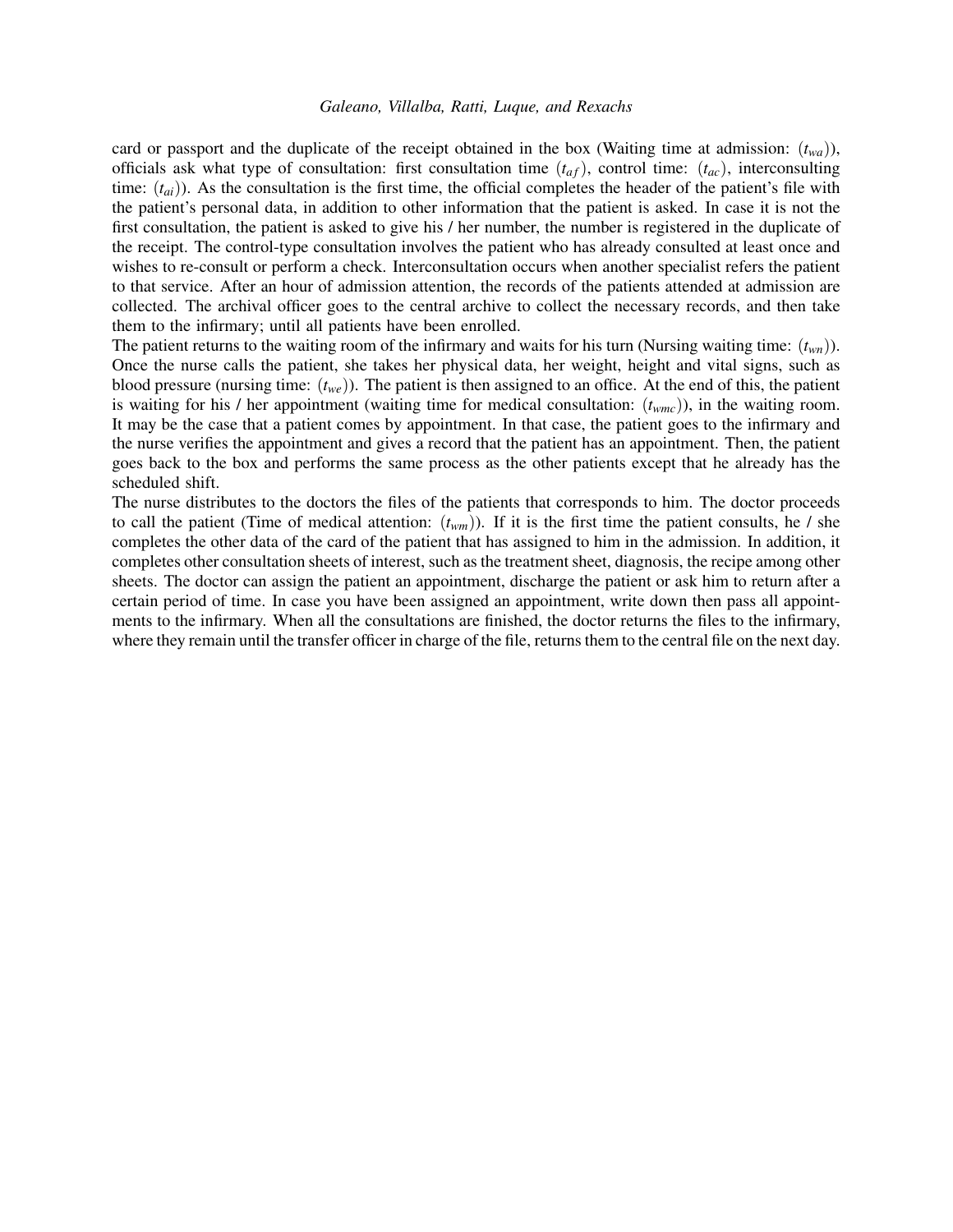

Figure 1: Conceptual model of outpatient consultation departments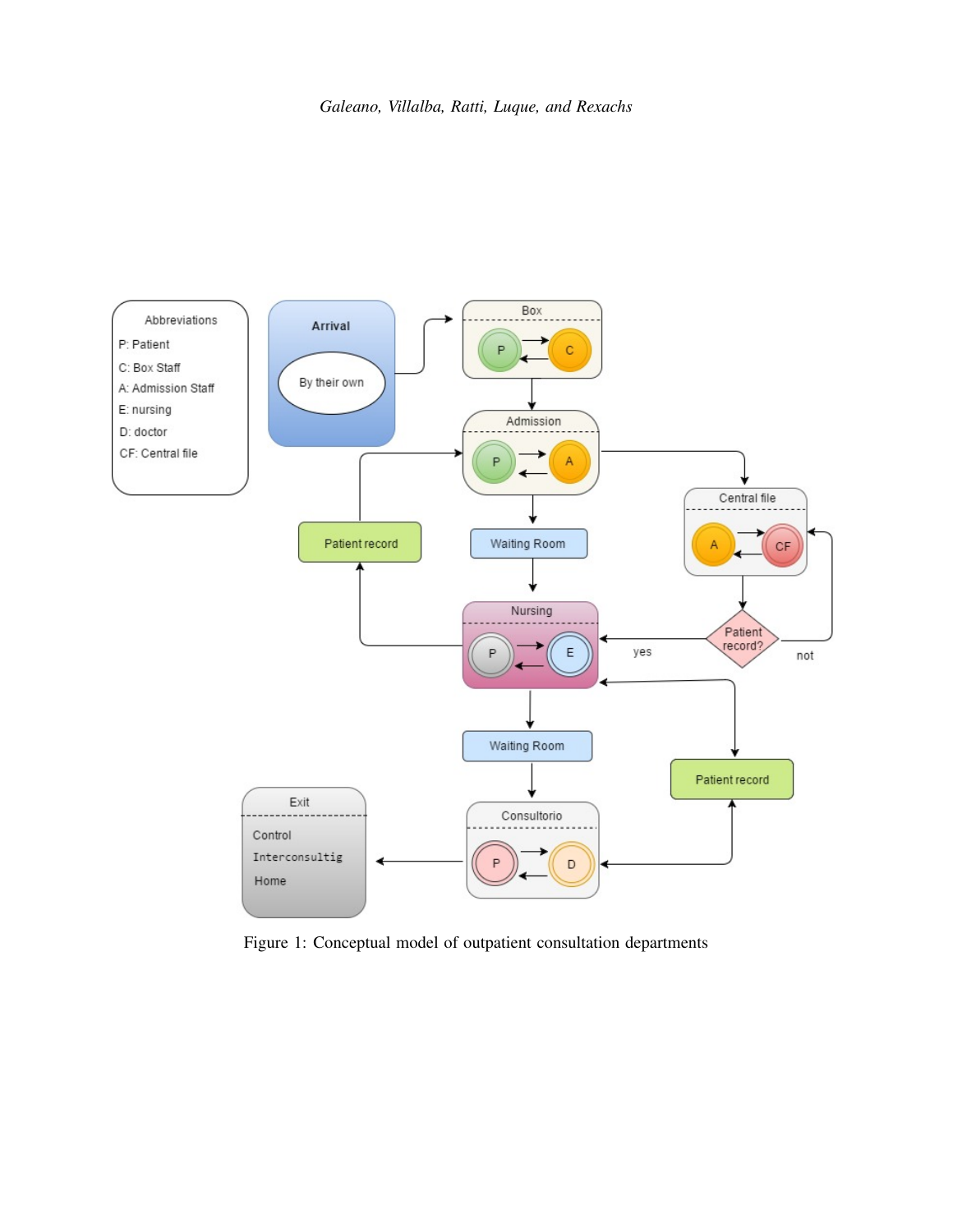## 2.2 Patient arrival



Figure 2: Average arrival per hour by day of week

The arrival intervals of the patients follow a distribution of a Poisson process with a process medium that changes depending on the day model. Although the process and means do not change between simulations, the effect of a change in the seed of randomness of a simulator execution will change the intervals and this property allows the analysis of the model statistically, using several different values for this seed. The averages of the Poisson process have different values depending on the time of day.

We can see in figure 2 that the pattern of time of arrival of the patients in the box was stochastic with the peak of arrival between 2 and 7 am.

People who arrive from 6 to 7 am are those who have appointments or get them for the afternoon hours, due to the influx of patients arriving at the hospital, it is difficult to get an appointment for the morning hours.

## 2.2.1 Output

The output of an agent-based simulator includes two parts, interaction information of all agents. The status information of the consultation environment, such as the number of waiting patients, use of physical resources, occupation of health personnel.

In this way, the simulator does not provide directly the information about the behavior of the simulated department, whereas the cross analysis through different simulation scenarios is the way to obtain information.

### 2.2.2 Agent definition

Two types of agents were defined; active and passive, to represent all components of the department of outpatient consultations, human and physical resources. The active agents are all human beings that can interact with other active or passive agents. The passive ones represent all the physical resources of the ambulatory consultation department. Passive agents can only interact passively with active agents, one of the passive agents is the computer system that issues the receipt in the box. The active agents considered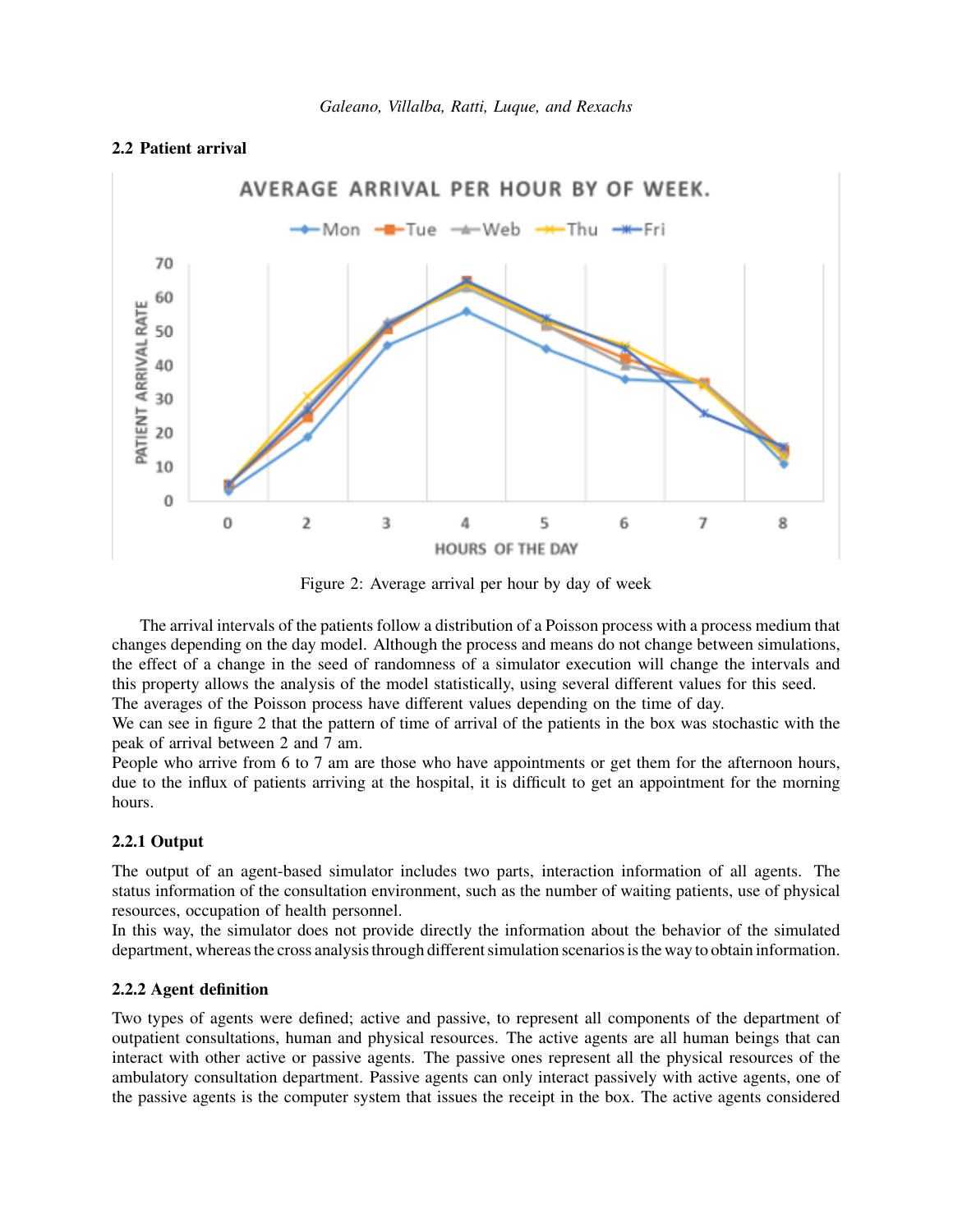in this study include: box staff, admission staff, nurses, doctors and patients.

These active agents are defined with a set of behaviors and decision rules. The behavior of agents is defined at the individual level, a set of behaviors of the health staff determines the type of service they can provide in execution, all agents follow their own rules of behavior.

The behavior of the outpatient department emerges as a result of these interactions.



# 3 INITIAL SIMULATION

Figure 3: Simulation display in Netlogo

In order to verify the proposed model designed in the first cycle, an initial simulation has been created. Using the NetLogo agent-based simulation environment [\(Wilensky and Evanston 1999\)](#page-9-9), a high-level platform especially suited for modeling complex systems that develop over time [\(Allan 2009\)](#page-9-10).

NetLogo allows visualizations of actions and agent interactions, a very important aspect considering that a primary use of the tool is to gather feedback from the staff working in the outpatient department of the Hospital de Clinicas.

The scenario adopted for this initial stage is to simulate the patients who move through the department of consultations that include the following areas: box, admission, nursing, central file, waiting rooms, offices. The types of active agents represented in this simulation are patients, admission staff, box staff, nurses and doctors.

In the case of active agents, two different levels of experience have been considered (low, labeled as junior and high, labeled as senior). The less experienced user will need more time to carry out their part of the process than the most experienced. The time of the agents is fixed internally by the programmer, but the user of the simulator can easily define the number of each type of personnel and their level of experience using the "configuration console".

In order to make a preliminary demonstration of how a simulation can be reproduced using only a few parameters, a simplified set of patient attributes has been defined and a patient flow less complicated, the current process is followed.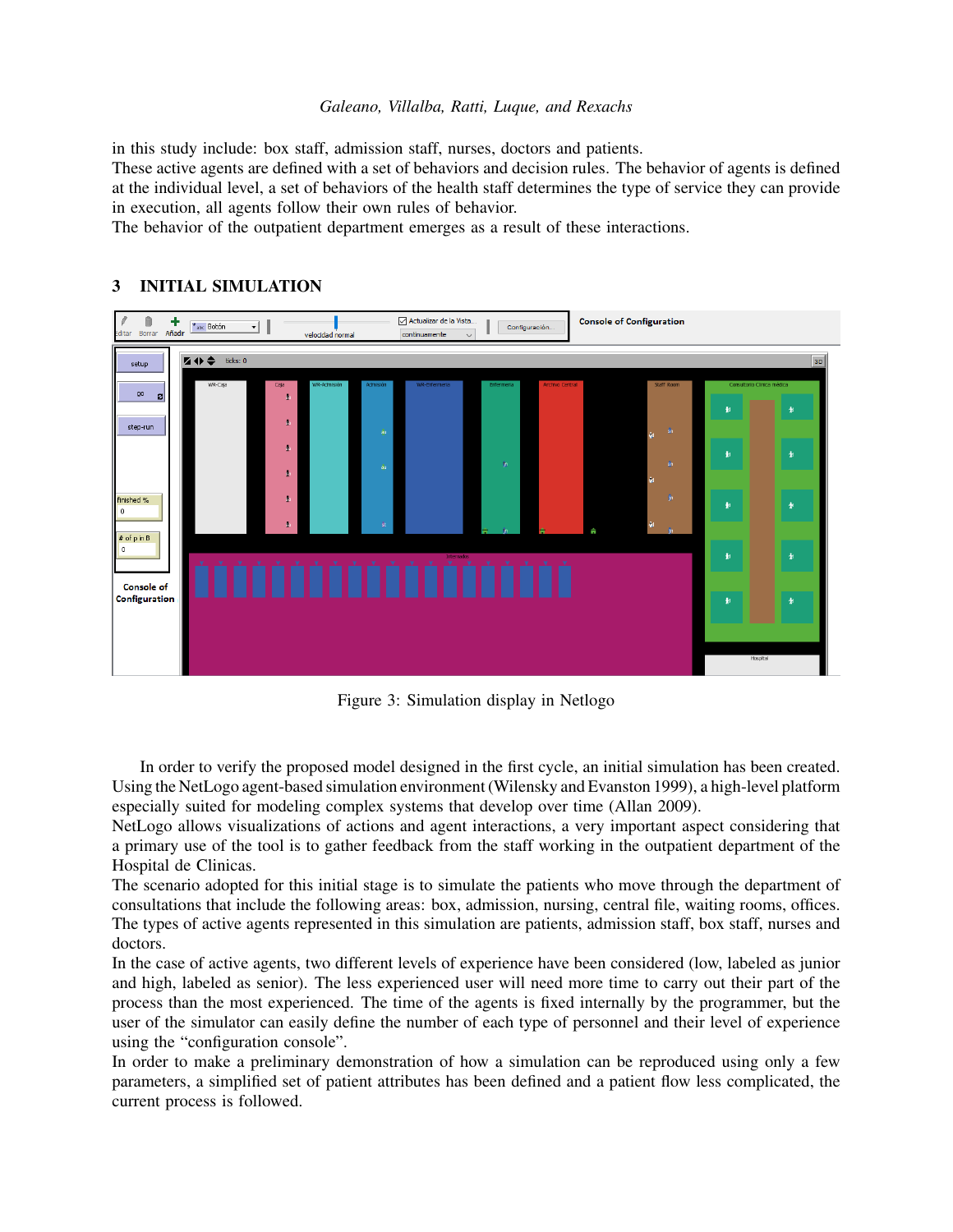Therefore, patients are shown following the same path, although in reality they are treated differently depending on the level of severity of their condition. The time of the doctor's attention varies according to each patient and its level of severity or if it is the first time that comes to consult. The arrival of the patient to the consultation department can be easily defined by the user through the configuration console of the simulator. Figure 3 shows a static view of the user interface.

### 3.1 Experiments and Discussion

As for the capacity of an ambulatory consultation simulator, we are considering two aspects. On one hand, a well-designed simulation model allows the managers of the consultation department to answer important questions about what to do if they make physical changes in the department and do not endanger patients. On the other hand, the simulation model can provide more detailed information about the behavior of the department, a better understanding of the bottlenecks.

### 3.1.1 Outpatient consultation departments resources configuration

The department of ambulatory consultations, is defined by the configuration of human resources. Table 1 shows the value of the parameters to represent the simulated outpatient department.

| Label          | Interpretation         | Number |
|----------------|------------------------|--------|
| iC             | junior box staft       | 2      |
| $\mathbf{s}$ C | senior box staft       | 2      |
| jA             | junior admission staft | 2      |
| sA             | senior admission staft | 2      |
| iCF            | junior central file    | 1      |
| sCF            | senior central file    | 1      |
| jN             | junior nurse           | 2      |
| sN             | senior nurse           | 2      |
| jN             | junior doctor          | 9      |
| sN             | senior doctor          |        |

Table 1: Quantitative representation of the simulated outpatient consultation departments.

Netlogo stores information about everything that happens during the execution of the simulator and allows the modeler to create reports that can be exported and treated with statistical and data mining tools. In this first part, we have analyzed the time each patient has spent in each of the areas of the department of outpatient consultations such as the box, admission, nursing, clinic and see the different scenarios to reduce the waiting time of patients. A collection of data has been previously performed at the Hospital de Clinicas for approximately two months to obtain real values.

To analyze the behavior of the simulator against the variables that have influence in the department of consultations, several simulations with different values have been performed to observe what results could be obtained.

We performed an initial simulation in the box, because it is one of the critical points where there is a lot of patients. Reducing the average waiting time and the number of patients who remain in the waiting room of the box, should improve the attention and waiting time.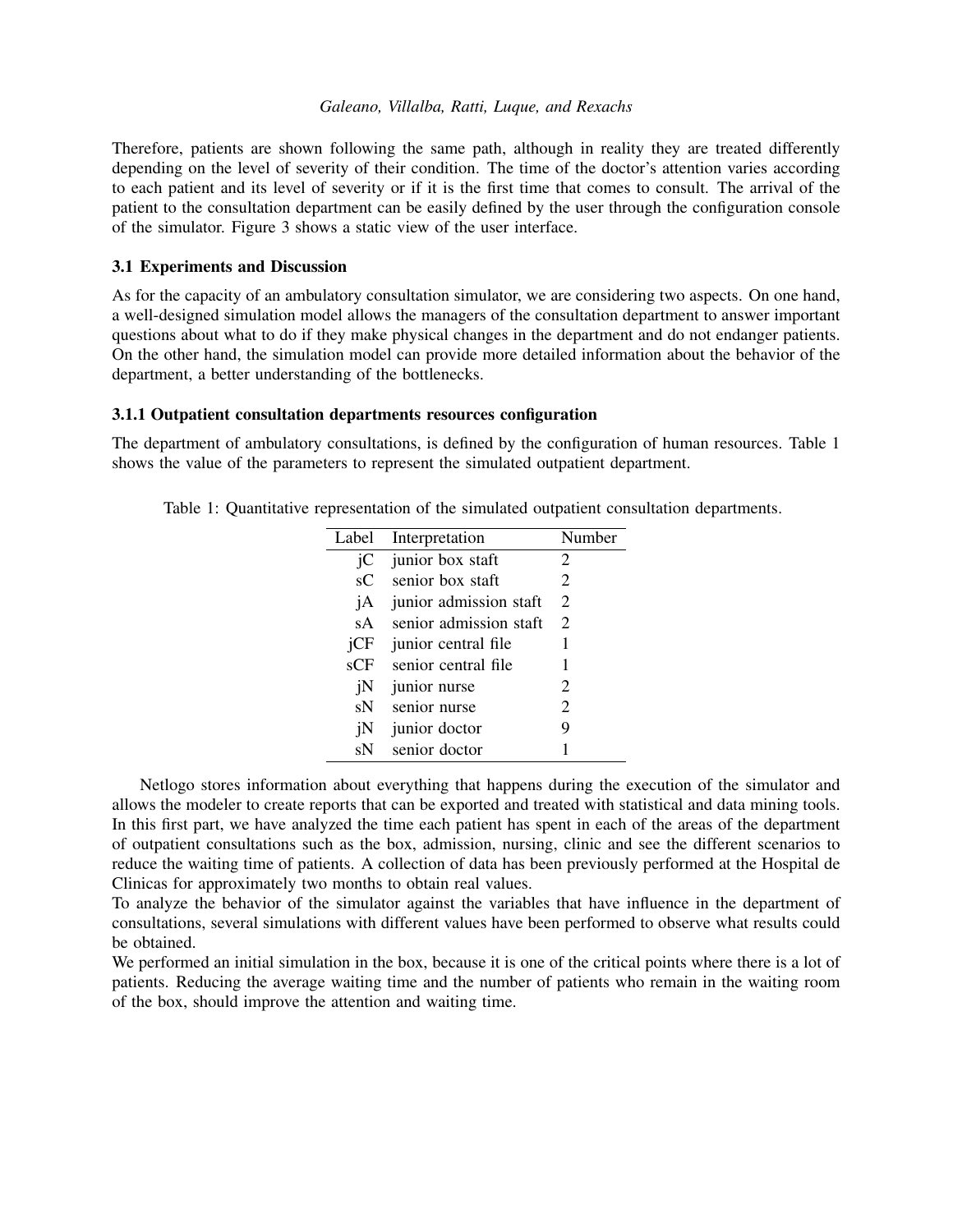

Figure 4: The waiting time of patients in the box in the outpatient department

Figure 4 shows the waiting time of the patient in the area of the box to obtain his turn, the simulation was performed with 2 staff at the box, you can observe the average hours that the patient has to wait in line when they arrive at the hospital. The least amount of human resources at the box, the longer the waiting time till the patient sees the doctor.

In this case, we assume that the hospital manager proposes a solution to add two more technicians to the box once opened. When testing and evaluating the proposed solution, we simulate this new configuration of resources by modifying the configuration of the human resources of the box used in Figure 4, the result is shown in Figure 5.



Figure 5: The waiting time of patients in the box in the outpatient department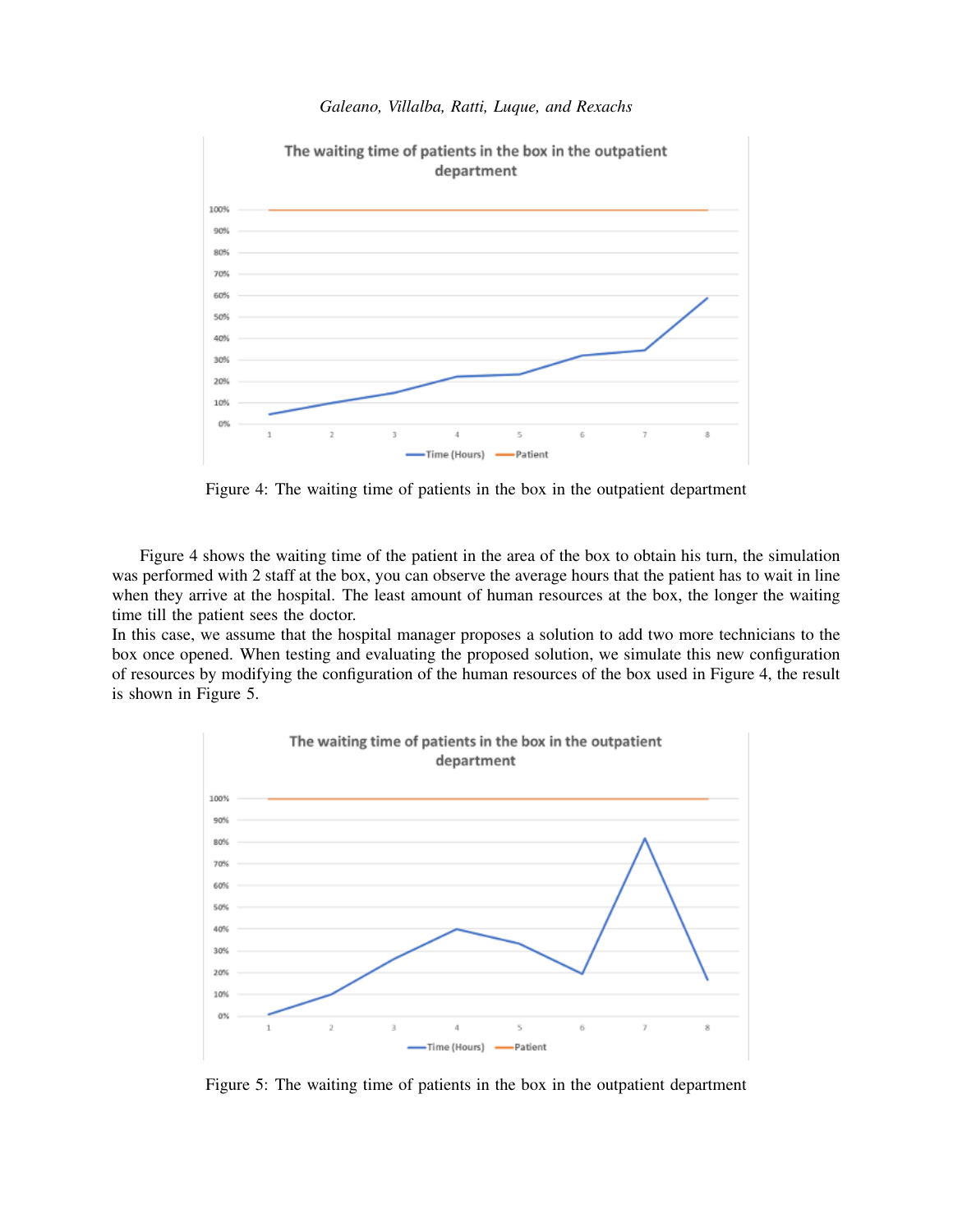In figure 5, the result of the simulation is observed adding two more human resources in the box. The more amounts of human resources at the box, the less is the waiting time till the patient.



Figure 6: The waiting time of patients in the box in the outpatient department

In Figure 6, we can observe the result of the simulation adding 2 more human resources in the box. Having a total of 6 personal at the box. The greater the amount of human resources in service, the shorter the waiting time for the patient.

### CONCLUSIONS AND FUTURE WORD

This article presents an approach to better understand the department of ambulatory consultations through the simulation of the individual behavior of its components with the Netlogo tool. The agent-based modeling technique was used to simulate the behavior of the system components. The behavioral simulation model can generate interaction information under consolidation scenarios.

This work will help reduce patient waiting time and gain additional insight into the organization of patients and doctors. It will also help optimize resources.

Our future work is to add more details to the simulator and include the admission section, signins to make it as real as possible.

### ACKNOWLEDGMENTS

This research has been funded through the projects "Formació y recerca en l'mbit de la gestió i eficient Segura d'hospitals" by the "Fundació Autònoma Solidària", Universidad Autónoma de Barcelona, UAB, Spain by the Facultad Politécnica of the Universidad Nacional de Asunción, UNA, Paraguay; and Sistema Integral de Gestión Hospitalaria fase 3 by the Facultad Politécnica and by the Facultad de Ciencias Médicas de la Universidad Nacional de Asunción, UNA, Paraguay and supported by the MINECO (MICINN) Spain, under contract TIN2014- 53172-P by the Consejo Nacional de Ciencia y Técnologia (CONACYT), Programa de Vinculación de Científicos y Técnologos.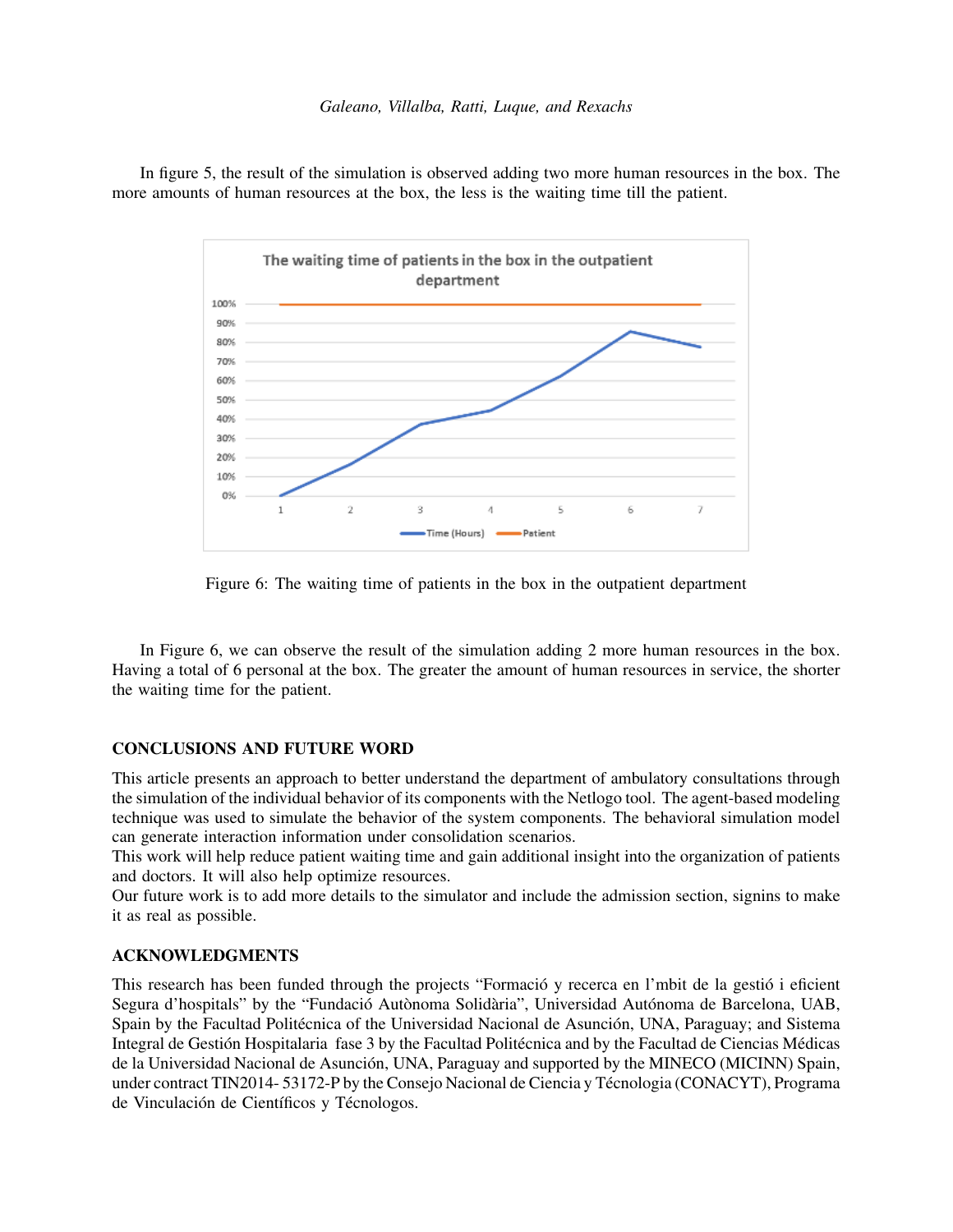### **REFERENCES**

- <span id="page-9-10"></span>Allan, R. J. 2009. "Survey of agent based modelling and simulation tools". Technical report.
- <span id="page-9-6"></span>Bonabeau, E. 2002. "Agent-based modeling: Methods and techniques for simulating human systems". *Proceedings of the National Academy of Sciences* 99 (suppl 3): 7280–7287.
- <span id="page-9-3"></span>Cederman, L.-E. 2002. "Endogenizing geopolitical boundaries with agent-based modeling". *Proceedings of the National Academy of Sciences* 99 (suppl 3): 7296–7303.
- <span id="page-9-5"></span>Friesen, M. R., and R. D. McLeod. 2014. "A survey of agent-based modeling of hospital environments". *IEEE Access* 2:227–233.
- <span id="page-9-1"></span>González, J. C., C. Dalforno, R. Suppi, and E. Luque. 2009. "A fuzzy logic fish school model". In *International Conference on Computational Science*, 13–22. Springer.
- <span id="page-9-4"></span>Jones, S. S., and R. S. Evans. 2008. "An agent based simulation tool for scheduling emergency department physicians". In *AMIA Annual Symposium Proceedings*, Volume 2008, 338. American Medical Informatics Association.
- <span id="page-9-8"></span>Liu, Z., E. Cabrera, D. Rexachs, and E. Luque. 2014. "A generalized agent-based model to simulate emergency departments". In *In The Sixth International Conference on Advances in System Simulation*, 65–70. IARIA.
- <span id="page-9-0"></span>Liu, Z., E. Cabrera, M. Taboada, F. Epelde, D. Rexachs, and E. Luque. 2015. "Quantitative evaluation of decision effects in the management of emergency department problems". *Procedia Computer Science* 51:433–442.
- <span id="page-9-7"></span>Macal, C. M., and M. J. North. 2005. "Tutorial on agent-based modeling and simulation". In *Simulation Conference, 2005 Proceedings of the Winter*, 14–pp. IEEE.
- <span id="page-9-2"></span>Walker, D., J. Southgate, G. Hill, M. Holcombe, D. Hose, S. Wood, S. Mac Neil, and R. Smallwood. 2004. "The epitheliome: agent-based modelling of the social behaviour of cells". *Biosystems* 76 (1): 89–100.
- <span id="page-9-9"></span>Wilensky, U., and I. Evanston. 1999. "NetLogo: Center for connected learning and computer-based modeling". *Northwestern University, Evanston, IL*:49–52.

# AUTHOR BIOGRAPHIES

DOLORES REXARCHS is an Associate Professor at the Computer Architecture and Operating System Department at University Autonoma of Barcelona (UAB), Spain. She has been the supervisor of 9 PhD theses and has been invited lecturer (visiting professor) in Universities of Argentina, Brazil, Chile and Paraguay. Her research interests include parallel computer architecture, parallel Input/Output subsystem, performance and fault tolerance in parallel computers, and social applications. She has co-authored more than 65 full-reviewed technical papers in journls and conference proceedings. Her email address is [do](mailto://dolores.rexachs@uab.cat)[lores.rexachs@uab.cat.](mailto://dolores.rexachs@uab.cat)

EMILIO LUQUE is a full professor in the Computer Architecture and Operating System (CAOS) Department at UAB, Spain. From 1994 he has been involved, leading his group, in several research projects founded by the European Union (EU), the Spanish government and different industries. His major re- search areas are: parallel computer architecture, parallel and distributed simulation, performance prediction and effiient management of multi-cluster-multi-core systems and fault tolerance in parallel computers and has published more than 40 papers in technical journls and more than 180 papers at international conferences. His email address is [emilio.luque@uab.cat.](mailto://emilio.luque@uab.cat)

RAMONA GALEANO is student of the Master in Information Technology and Communication with emphasis in Software Engineering at the stage of thesis preparation. Facultad Politécnica - National University of Asunción. His email address is  $\frac{eligal0930@pol.una.py.$  $\frac{eligal0930@pol.una.py.$